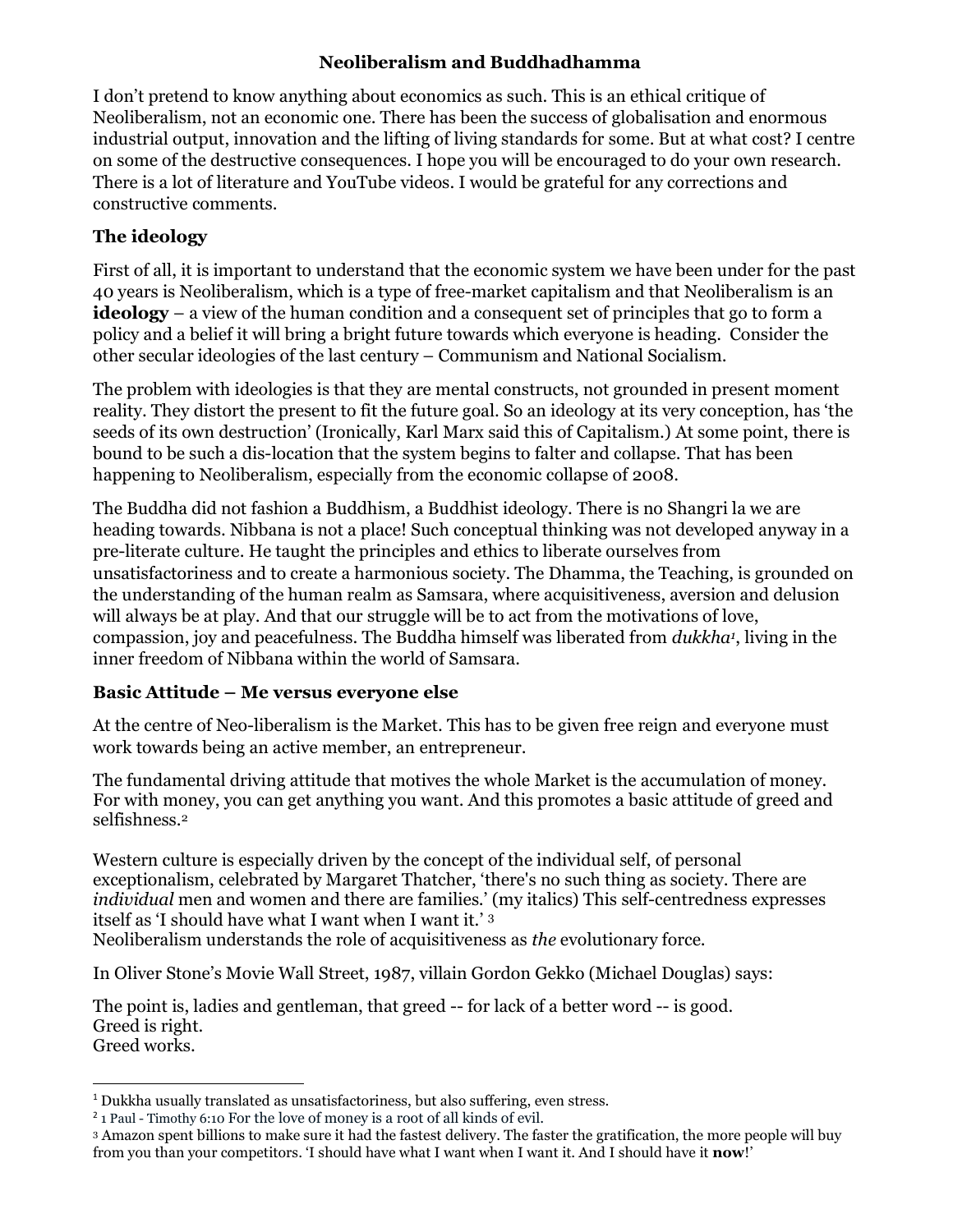Greed clarifies, cuts through, and captures the essence of the evolutionary spirit. Greed, in all of its forms -- greed for life, for money, for love, knowledge -- has marked the upward surge of mankind.

It is a form of Social Darwinism that supports 'unrestricted competition'.

Everything is up for grabs and people do not have any birth right to society's wealth. You have to compete for it. The winner takes all.

## Darwin actually said:

'It's not the strongest of the species that survive, not the most intelligent, but the ones most responsive to change'. That means a creative response to the ever-changing present moment reality. The first hominids did not have a futuristic ideology leading them to homo sapiens.

The Buddha taught us to be responsive to change in an ethical and moral way; to acknowledge our inter-dependency; to develop caring relationships.

A society is not just a collection of individuals. The whole is always greater than the sum of the parts. A society is also a comm-unity.

## The role of acquisitiveness.

Acquisitiveness fosters and operates best in a Market of Competitors.

Industrial competition need not be a bad thing. It can lead to greater efficiency and invention. Even war propels efficiency and invention – WWII produced jet engines, radar and, of course, the computer! But in war time, people pull together in a common cause within the society against a common enemy. But for Neoliberalism the common enemy is everyone else! We need to battle against each other for a share of the market in an Antagonistic Competition. (Hostile Takeovers).

In academia, many scientists will be working on a project. They share their discoveries and at some point there is a breakthrough, a discovery. They are not motivated by power or money, though some may covet the Noble Price. They are driven by interest in the scientific investigation and the possibility of new discovery or invention. It engenders a Collaborative Competition.

However, here rival competition reaches down to every individual. We are to be individual entrepreneurs who must make their own way against everyone else. And since everyone is in competition with everyone else, the other is a rival at best, an enemy at worst.

As for employees, they do not have any rights as such but must negotiate with the employer. Competition between workers determine that those who cost less will get the work. The lower the pay, the better for the Market since profit will be greater for those who own the assets – the rentiers. In this way, the 'Gig economy' supports the race to the bottom.– 'a competitive situation where a company, state, or nation attempts to undercut the competition's prices by sacrificing quality standards or worker safety (often defying regulation), or reducing labour costs'4.

What those individuals who fail in the market of jobs, the unemployed? They have only themselves to blame. The Market is open to all. It is up to the individual to work for a piece of it. In this way, inequality is justified. As little as possible is to be spent on the caring services.

<sup>4</sup> The most recent example of this is when P&O Ferries that sail across the Channel sacked 800 workers. The most recent example of this is when P&O Ferries that sail across the channel sacked 800 workers. The holding company in Dubai blamed yearly losses of £100 million, yet paid shareholders £270m dividend. They went on to hire staff at lower wages.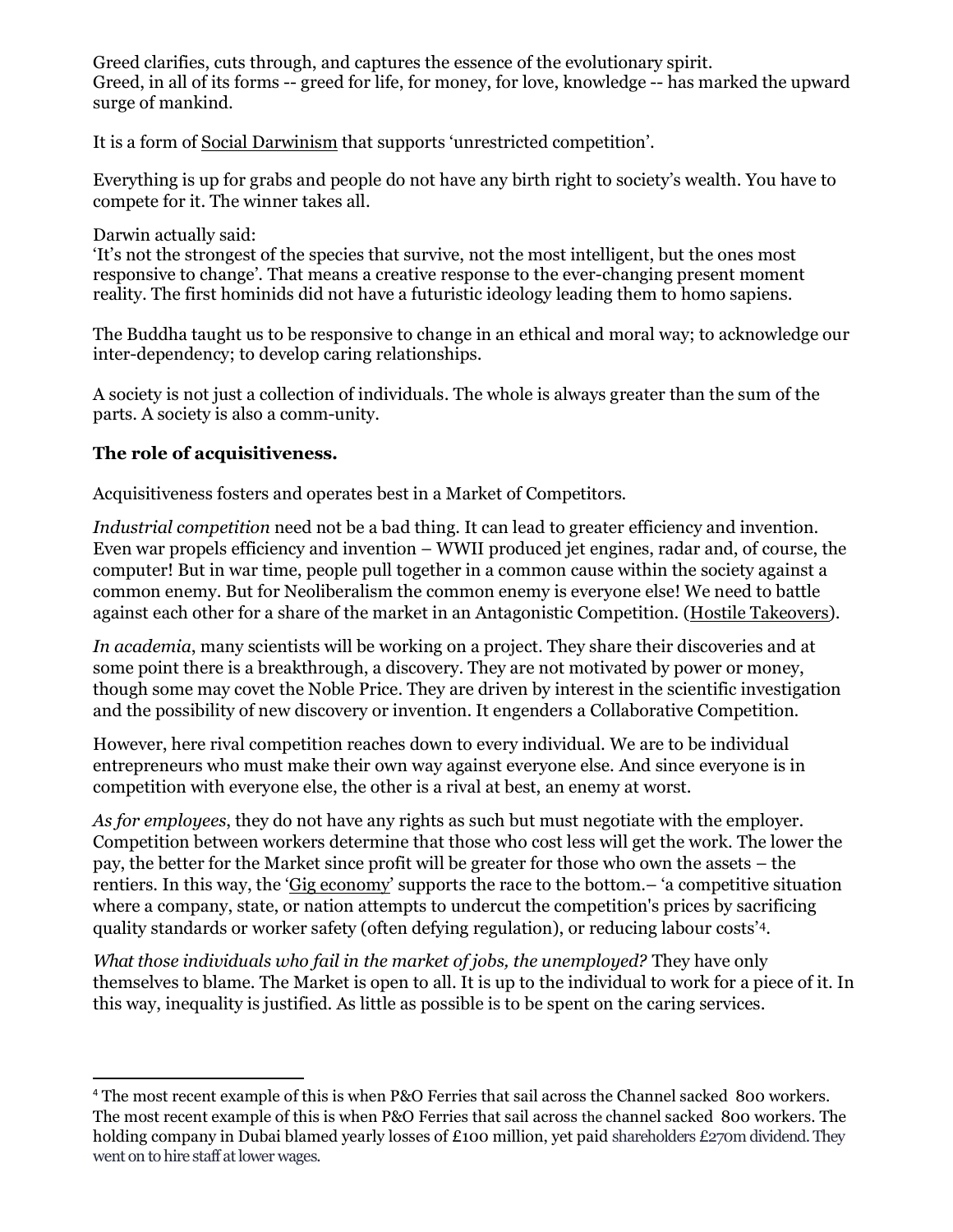So wealth inevitably accumulates to those who can successfully play the Market. Depending on the role an individual has in the Market, Wealth is supposed to 'trickle down' to everyone. But, in fact, it overflows upwards.<sup>5</sup> <sup>6</sup>

And what of those who cannot participate in the 'Market Place' – the 'unemployable', the many physically and mentally sick and the old. They are draining money from the Market which could be used for greater profit.

Indeed, all Welfare, any Government or Charitable effort towards the basic physical and material well-being of people in need (those who have failed to be successful entrepreneurs), will undermine the entrepreneurial spirit of competition and so should be greatly limited.

What is more, any framework of social care will be at the expense of those who have accumulated wealth, which is not 'fair'. So, taxes should be kept at the bare minimum.

The only way, then, to sustain social services is to privatise.

As for Governments, they are not to interfere but let Market Forces have their sway. Therefore, there should be few regulations if any. However, when businesses and banks collapse (too big to fail), Governments should come to their aid since a collapse of the Market will harm everyone. We know how criminally greedy the Banks have been, yet no-one has been prosecuted. Why should this surprise us. The market supports greed.

Hence this basic attitude of acquisitiveness, of greed, prevents a 'society of individuals' from establishing a sense of community. A Neoliberal Society destroys any commitment to Commonwealth.

And what of the rich and super rich. They must now guard their accumulated wealth. They donate heavily to Political Parties who support Neoliberalism. Any sign of opposition such as XR Rebellion, Green Peace or any organisation working to undermine the destruction of the planet, must be curtailed and hobbled by legislation and if possible banned. The 'society of free individuals' becomes more repressive as the inequality and injustices of Neoliberalism become more dominant.<sup>7</sup>

<sup>5</sup> According to the Credit Suisse Global Wealth Report, the world's richest 1 percent, those with more than \$1 million, own 45.8 percent of the world's wealth.

Global wealth inequalities are even more pronounced than income inequalities. The poorest half of the global population barely owns any wealth at all, possessing just 2% of the total. In contrast, the richest 10% of the global population own 76% of all wealth. On average, the poorest half of the population owns PPP €2,900 per adult, i.e. USD4,100 and the top 10% own €550,900 (or USD771.300) on average.



<sup>7</sup> See recent legislation on holding marches - Police, Crime, Sentencing and Courts Bill was passed on April 26 on restrictions on people's liberty to protest.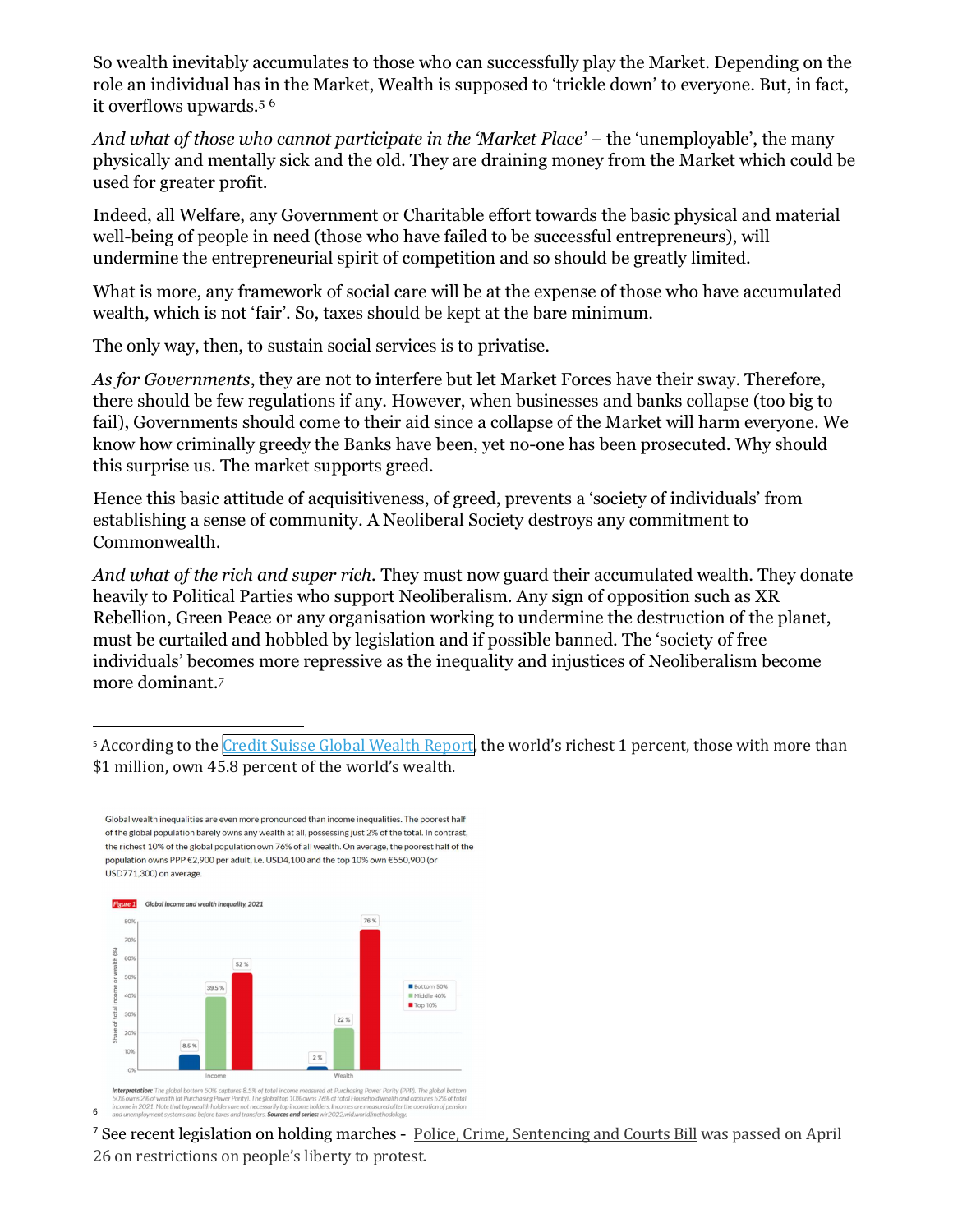Why is it most people don't realise that Neoliberalism is an ideology. Most people are not even familiar with the word. Unlike Communism and National Socialism, it was never publicly and widely named. It entered as economic operational tool. At first it did lift the economy. But instead of the profits going back into industry and welfare, it gathered into assets – the process of financialisation. A simple example is shareholding. A person buys shares to 'earn' from the profits of the company. What goes to the shareholders is, therefore, not re-invested into the company. The more the profits go to shareholders, the less there is for the workers. Indeed, anyone who owns something can charge for its use. Hence the rentier capitalism. Rentiers don't do anything. They don't make anything. There are no laws that govern how much they can profit and how much needs to be put back into the real economy of goods and services.

Why do we so willingly support Neoliberalism? Consumerism has been with us for a long time. However, now with the enormous growth of industry, goods are cheap enough for many to have what they want. The advertising industry fools us into thinking that excitement is the same as happiness. But excitement is indulgence. We are ensnared by greed. The more we buy, the more we want to buy.

Finally, why is it so difficult for Neoliberalism to respond to climate crisis? As greed works in the individual so does it work in the corporate. Greed by definition is insatiable. It is a monster that demands feeding even if it causes its own destruction.(Investigative Eating)

## Buddhadhamma

## The role of Mindfulness and the abuse of staff.

The rich and powerful who gather at Davos for World Economic Forum that seeks to put the world aright through Neoliberal measures. The participants, business and political leaders, were delighted to hear about Mindfulness. Now they could tell stressed employees to undergo a Mindfulness and Stress Reduction Course. All they needed to do was sit quietly in some corner and deal with it. Their mental states and illnesses were not the responsibility of the company. They can now learn to cope.

This wonderful gift that the Buddha gave us to bring all our suffering and discontent to an end is being used by a world economic system which is fundamentally evil. Evil, the Dhamma teaches, is that which draws us into the world of sensual pleasure as the only happiness worth seeking. The world of Mara, the Tempter, of Samsara, the ever-ongoing unsatisfactoriness and suffering that world of Excitement, of Sensual Pleasure, ultimately offers! Exactly what the Buddha was trying to free us from! Exactly what the Buddhadhamma, the teaching and the practice is trying to liberate us from.

Part 3 of the Act gives police forces broad authority to place restrictions on protests and public assembly. Under previous UK legislation, police must show that a protest may cause "serious public disorder, serious damage to property or serious disruption to the life of the community" before imposing any restrictions. Under this Act, police forces will be allowed to place restrictions on protests they believe would otherwise constitute an existing offence of public nuisance, including imposing starting and finishing times and noise limits, and will be able to consider actions by one individual as "protests" under provisions of the Act. Protestors disobeying such instructions from the police may be committing a criminal offence. Wikipedia (my italics)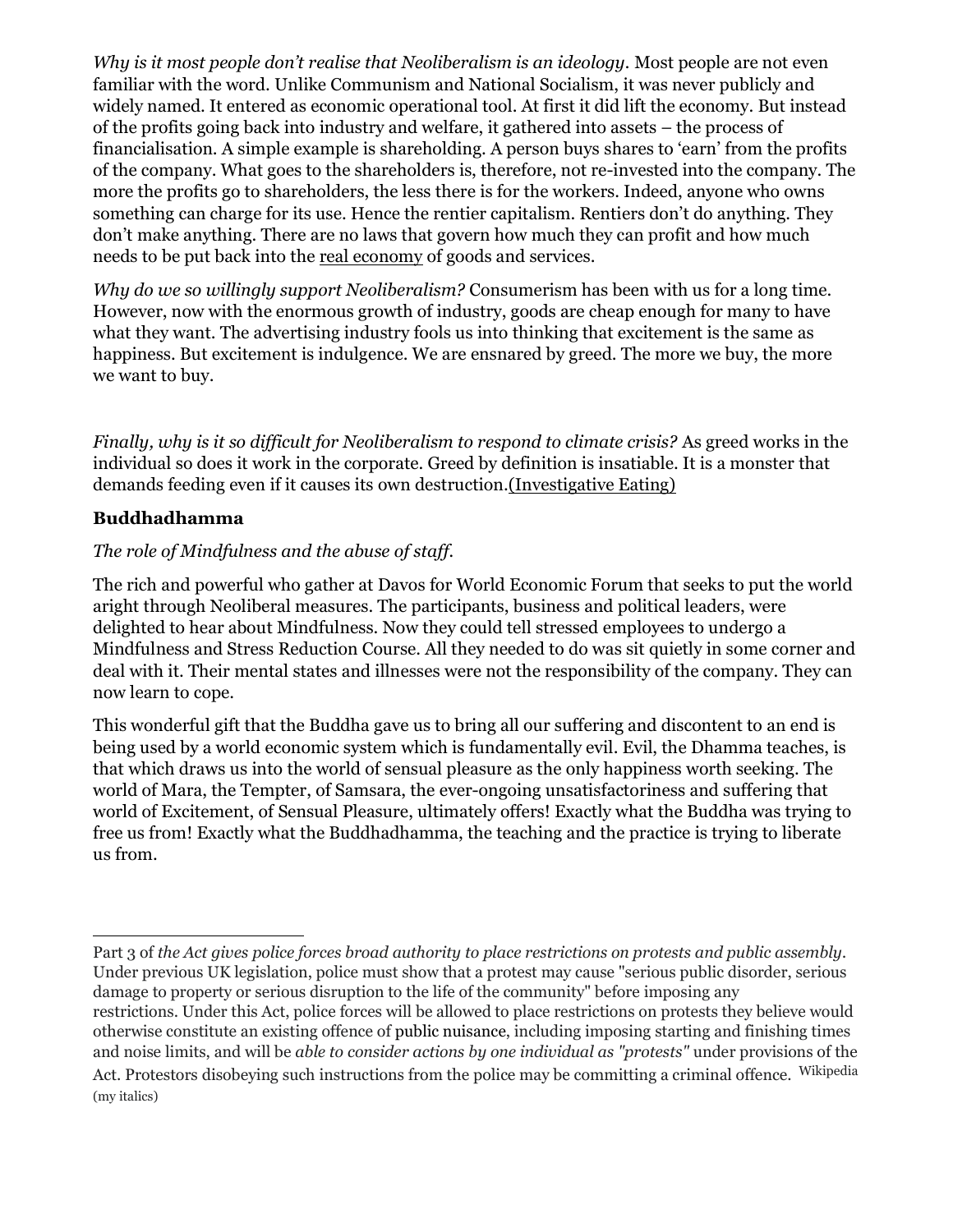## What then can we do?

A system that is based on greed and antagonistic competition, creating individual entrepreneurs, each vying with one another to get a share of the wealth, has no duty of care for citizens, especially those unable to enter the market. It destabilizes social cohesiveness, leading to more crime and more physical and mental illness

How can we, each of us tiny, almost powerless individuals do?

Consumerism: Be aware that every time we act as consumers, every time we buy something, we may be supporting the satanic factories of Bangladesh, Cambodia and even China. That we are putting even more pennies into the treasure chests of the 1%.

How we get rid of our depression and anxiety. Retail therapy, holidays

Developing the attitude of contentment. Not so much to get what we want, but be grateful for what we have.

The rediscovery of the deep joy of generosity. If we are talking about the joy of interconnectedness, of friendliness, of a caring society, have you noticed that the joy of caring for your self lasts a while. You feel good about yourself.

But have you noticed that when you give to others – wealth, time, care, the joy remains much longer.

"If beings knew, as I know, the results of giving & sharing, they would not eat without having given, nor would the stain of miserliness overcome their minds. Even if it were their last bite, their last mouthful, they would not eat without having shared, if there were someone to receive their gift. But because beings do not know, as I know, the results of giving & sharing, they eat without having given. The stain of miserliness overcomes their minds." Iti 26

The joy in life is immense, but we undermine it because we have barricaded ourselves in this little castle we call the self. Me!

We must struggle to convert the me to we. Sounds glib. But that's the way.

 And it is when the attitude change that a new way of running the economy will rise. And that way has to be pragmatic, guided by the attitudes of love, compassion, joy and peace. But I dare we will end up with yet another ideology. More and more unnecessary suffering. But then that's samsara.

Excellent articles:

Neoliberalism - the ideology at the root of all our problems. George Monbiot

Neoliberalism has brought out the worst in us Paul Verhaeghe

Secularising Buddhism Edit. R Payne How do secular values impact Buddhism in the modern world? What versions of Buddhism are being transmitted to the West? Is it possible to know whether an interpretation of the Buddha's words is correct? See especially, Secular Buddhism in a Neoliberal Age, Ron Purser

The Psychological Roots of the Climate Crisis, Sally Weintrobe shows how the wealthy nurtured the Concept of Neoliberalism through Right Wing Think Tanks and captured the Republicans and ultimately the Conservatives in UK and how Neoliberalism has created an uncaring society.